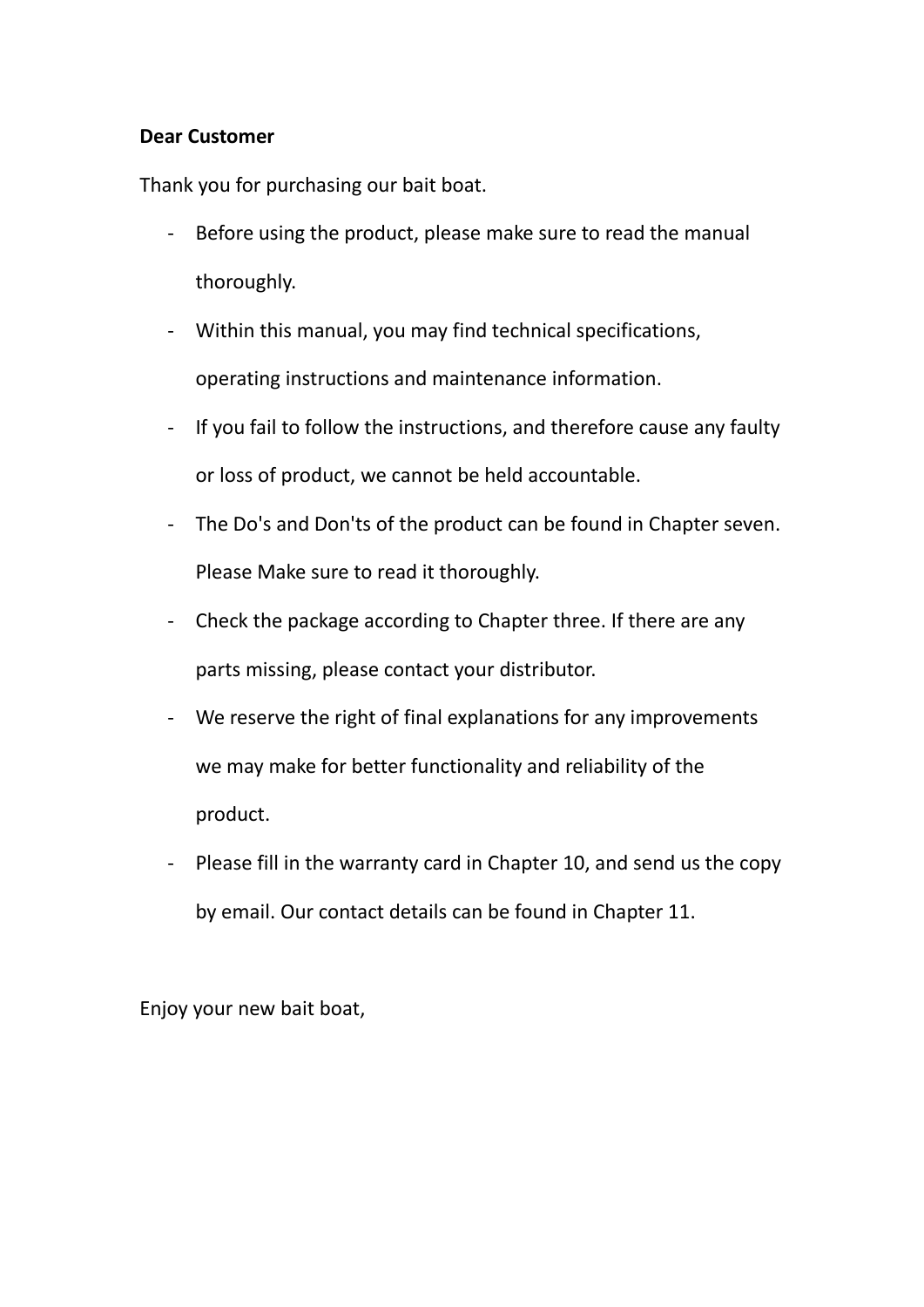# **2 Technical Specifications**

| Product                         | Lakemaster Fishing Bait Boat |                  |  |
|---------------------------------|------------------------------|------------------|--|
| Model                           | $M-1$                        | $M-2$            |  |
| Frequency                       | 2.4GHz                       | 2.4GHz           |  |
| <b>Remote Distance</b>          | 400m                         | 400m             |  |
| <b>Product Size</b>             | 545×375×230(mm)              | 680×490×250(mm)  |  |
| <b>Carton Size</b>              | 625×475×270(mm)              | 740×590×290(mm)  |  |
| Net Weight                      | 7.80 kg                      | 10.90 kg         |  |
| <b>Gross Weight</b>             | 9.00 kg                      | 12.50 kg         |  |
| Load Capacity                   | 2.00 kg                      | 4.00 kg          |  |
| <b>Hopper Quantity</b>          | $\mathbf{1}$                 | $\overline{2}$   |  |
| <b>Hook Quantity</b>            | 1                            | 2                |  |
| Speed                           | 60m/m no-load                | 60m/m no-load    |  |
|                                 | 50m/m full-load              | 50m/m full-load  |  |
| <b>Battery</b>                  | Lead-acid 12V9AH             | Lead-acid 12V9AH |  |
| <b>Battery Size</b>             | 152×66×94(mm)                | 152×66×94(mm)    |  |
| Voltage & Frequency of          | AC 110-240V                  | AC 110-240V      |  |
| Charger                         | 50/60HZ                      | 50/60HZ          |  |
| <b>Continuous Working Hours</b> | 2                            | 2                |  |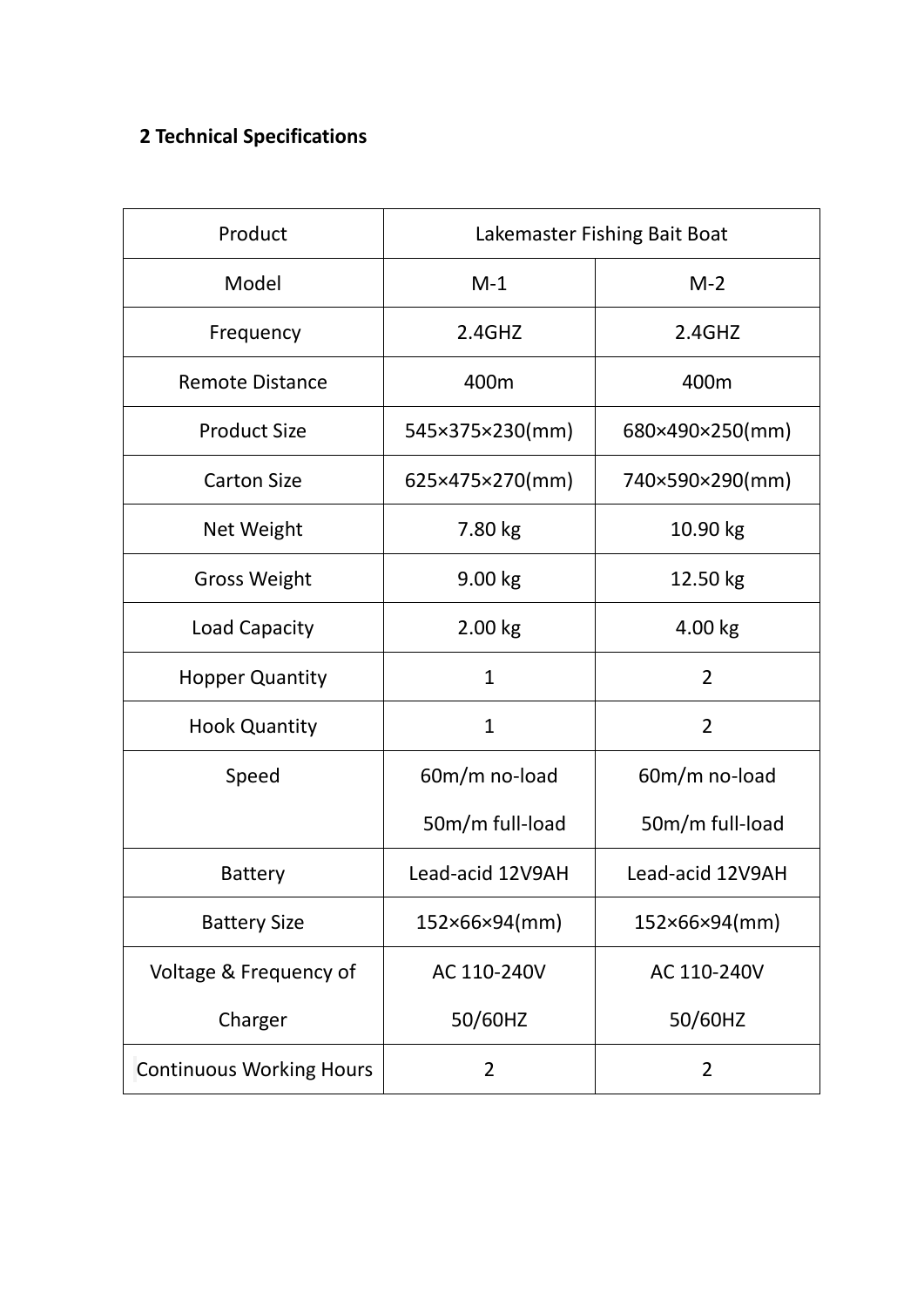#### **3 Package Contents**

- 1. One fishing bait boat
- 2. One remote control
- 3. One lead-acid battery of 12V 9AH
- 4. One lead-acid battery charger of 15V 1.5A
- 5. One manual
- 6. Foam boxes
- 11. One carton

#### **4 Operating Instructions**

1. Please open the battery cover in the middle of the boat,

connect the power cord and close the battery cover.

- 2. Connect the antenna. Please make sure it is tightened, or the reception may be affected.
- 3. Please put all the Ni-MH batteries into the remote. Be aware of the place of anode and cathode.
- 4. After fully knowing how to operate the remote, you may switch the power on.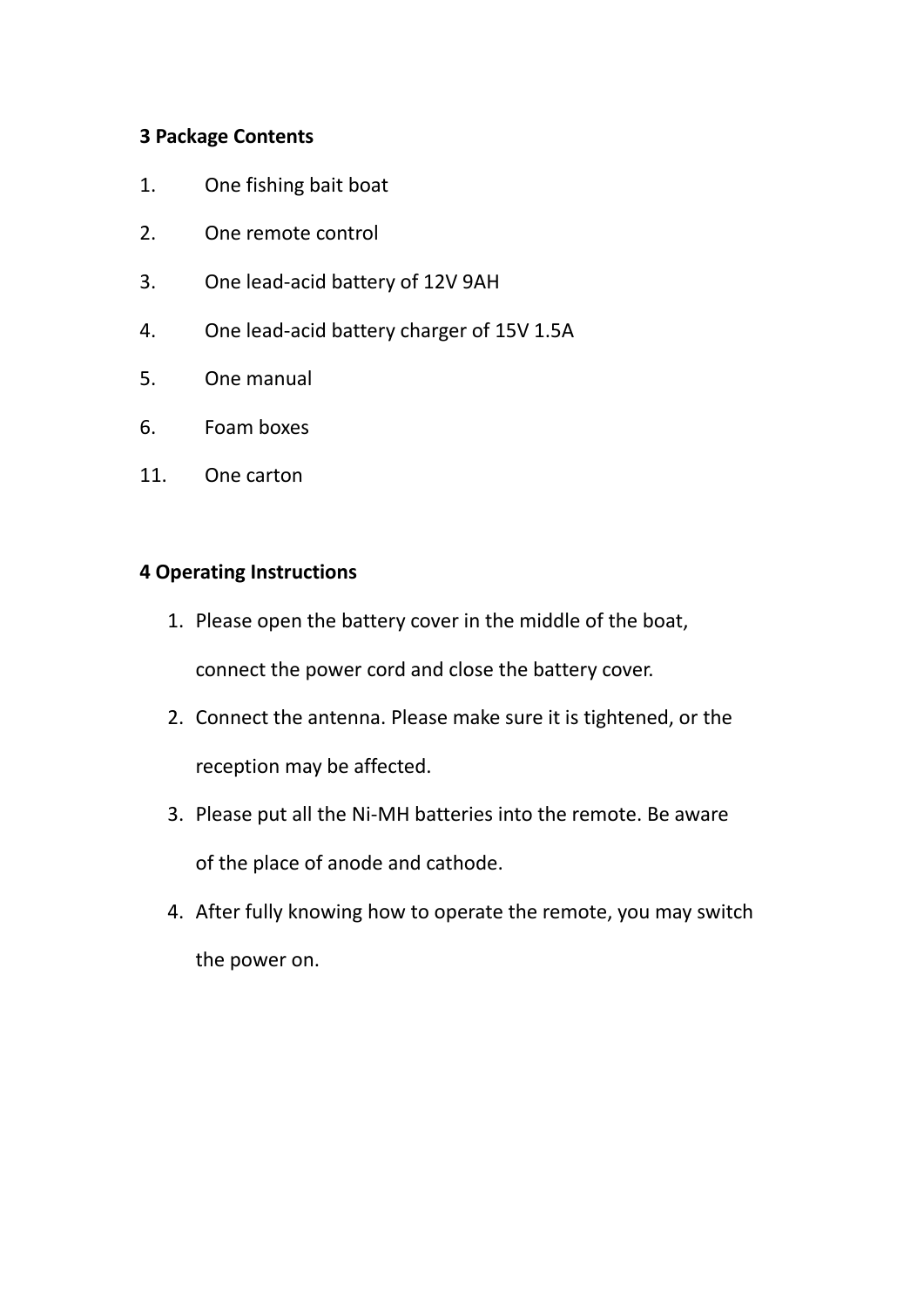#### **The operations are as follows:**



- **A.** Power indicators. **Green light on** means the remote has enough power and can work in full order. **Red light flashing** means you need to return the boat as soon as possible and charge the remote.
- **B.** Left lever. It controls the hook and bait door.

←→Release the hook. ↑↓Open the bait door.

- **C.** Power switch.
- **D.** Remote antenna.
- **E.** Right lever. It controls the movements of the boat.

**↑** Move forward. **↓** Backward. **←** Turn left in place. **→** Turn right.

**↖** Move toward left front.**↗** Right front.**↙** Left down.**↘** Right down.

**F.** Remote ring. It helps you gain more flexibility in operations.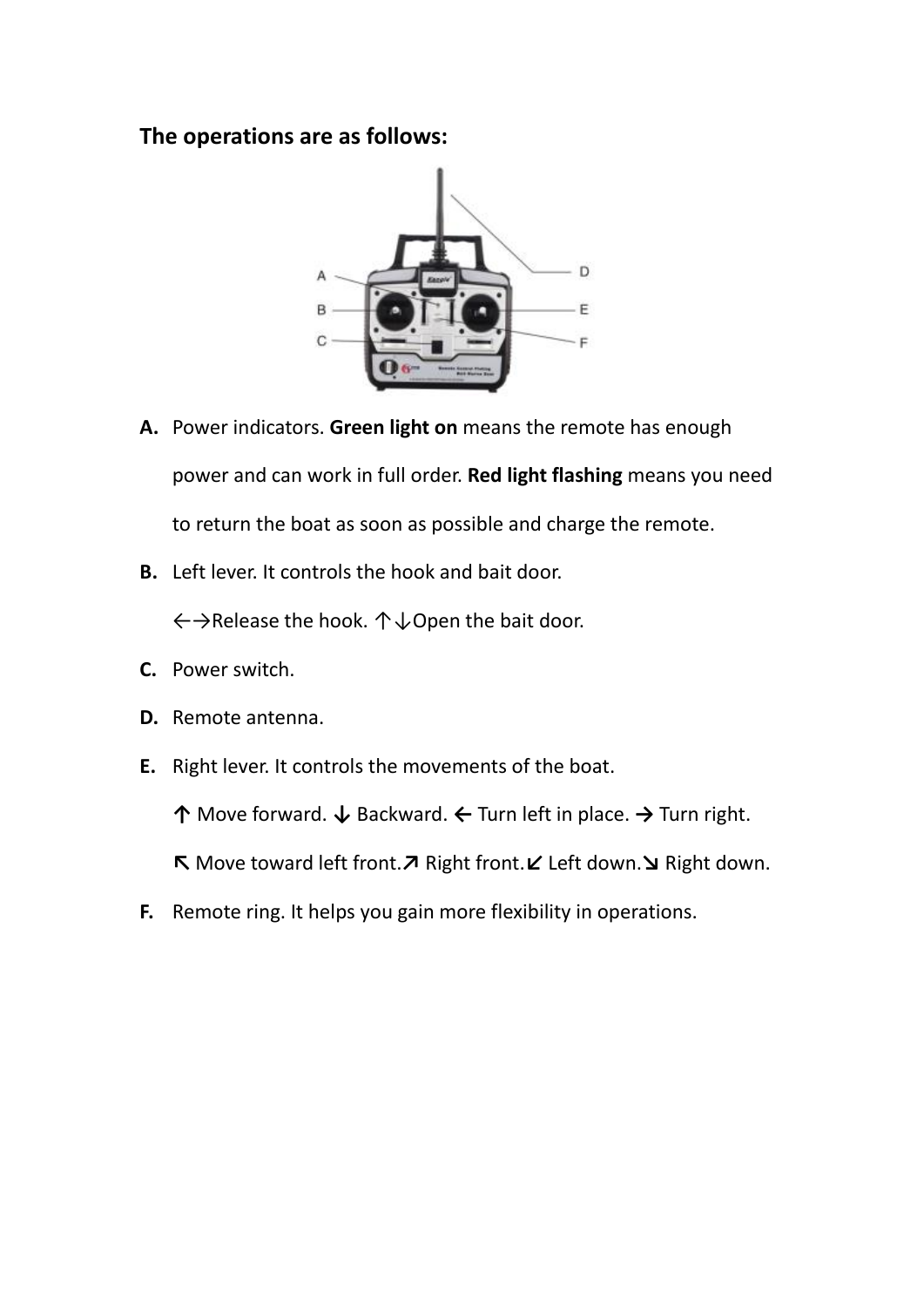#### **The operations of the bait boat are as follows:**



**A.** Indicator lights, help you find the boat over a long distance. When the boat is moving forward, white lights are on.

**B.** Cover of lead-acid battery.

**C.** Air hole.

**D.** Signal indicator lights. Blue lights mean good reception, lights flashing means unstable and no lights on mean no signal.

**E.** Battery capacity display. M-1: red, yellow and green lights from left to

right. M-2: red and green lights. All lights on: the battery is fully charged.

Green light flashes when Power is low. Red light on suggests charging the battery.

**F.** Grass guard. It prevents the boat from grass and other debris.

**G.** Hook keeper. It pulls the hook, and releases it remotely.

**H.** Hopper. M-1: one hopper with 2 kg capacity. M-2: two hoppers, 2 kg capacity each.

**I.** Signal receiving antenna. Tighten it before usage.

**J.** Power switch.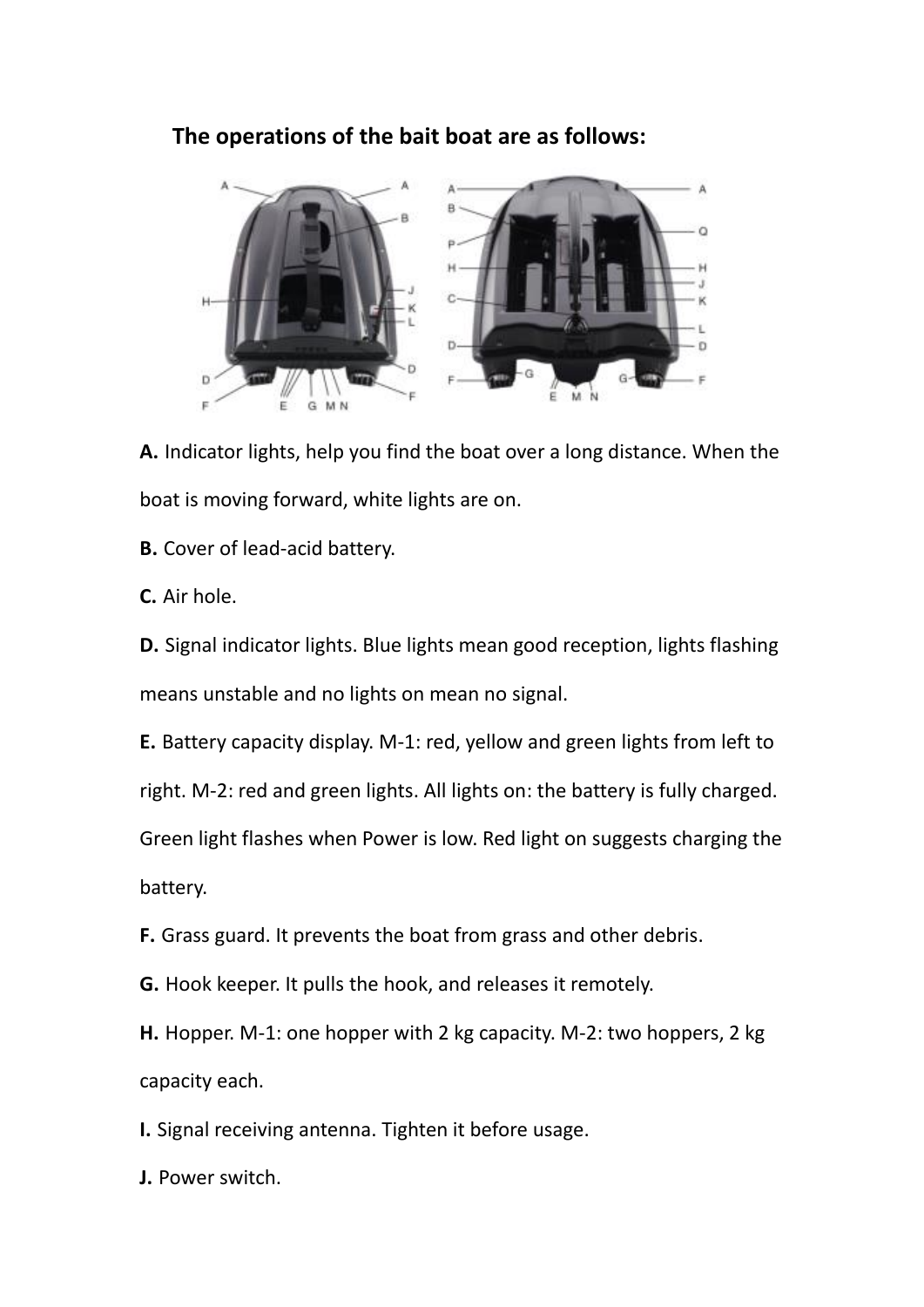**K.** Battery charge interface.

**L.** LED indicator. White light flashes when the hopper opens.

**M.** LED indicator. Blue light flashes when hook drops.

**N.** LED indicator. It flashes when the hook or hopper on the left side moves.

**O.** LED indicator. It flashes when the hook or hopper on the right side moves.

#### **5 Charging Method**

One Charger is for Ni-MH batteries used in the remote, 15V500mA

**Don't** use the wrong chargers for the wrong batteries.

#### 1. Charger for Ni-MH batteries

When the red light of remote flashes, charge the Ni-MH batteries to avoid contact failure. Before charging make sure all the batteries are well placed within the remote, and the remote is switched off. When the red

light turns to green (which should take around 3 to 4 hours) the batteries are fully  $\mathbb{R}$  and  $\mathbb{R}$  charged.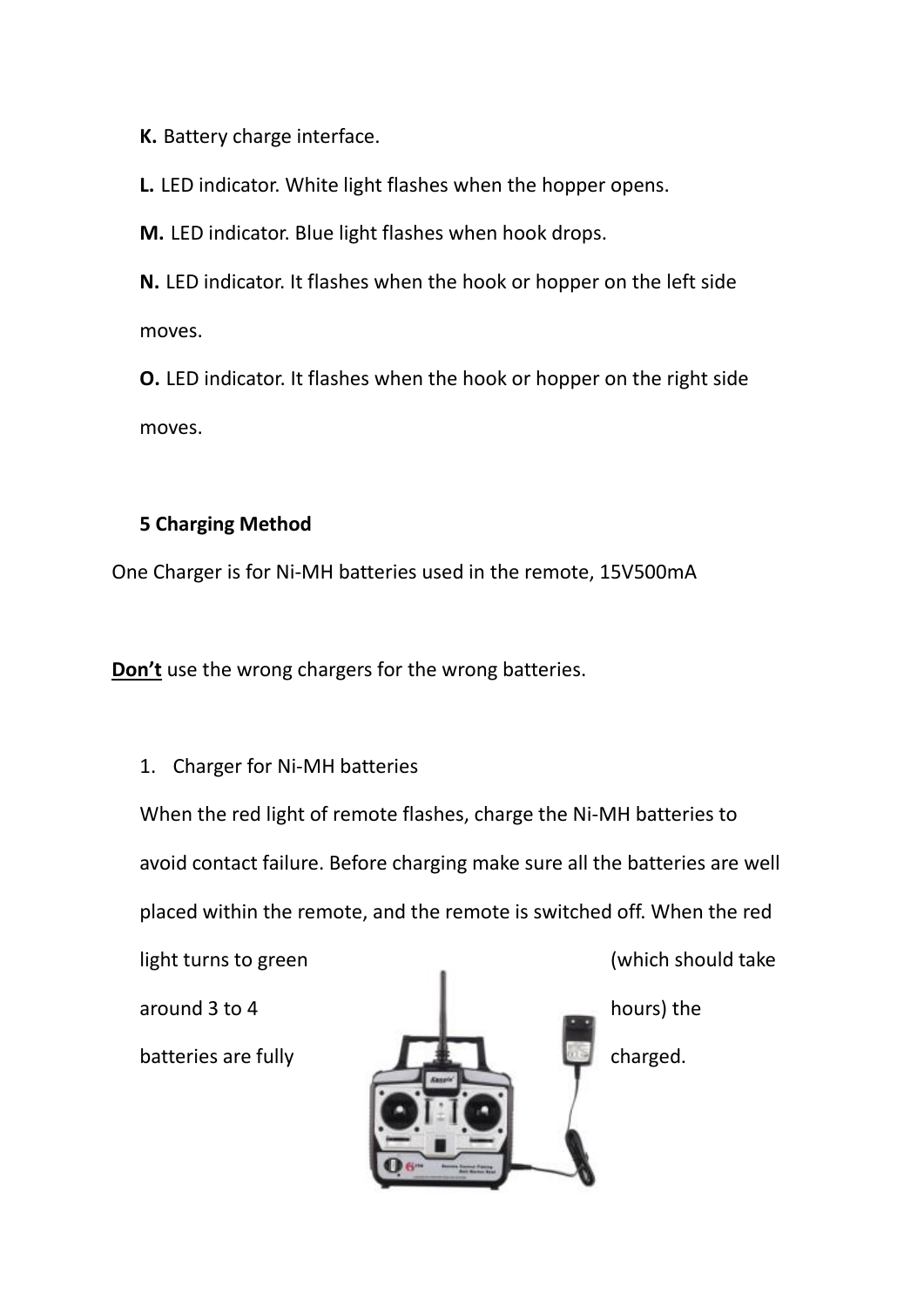2. Charger for [lead-acid](file:///C:/Documents%20and%20Settings/Administrator/Local%20Settings/Application%20Data/Youdao/Dict/Application/6.3.69.4028/resultui/frame/javascript:void(0);) battery

Before charging, make the boat is switched off. When the red light turns to green, which should take around 4 hours, the battery is fully charged.



### **6 Product Maintenance**

1. Please remove all water stains after use. This will help prolong the boat's life.

2. Please charge the batteries every three months when the boat won't

be used in a long time.

3. Remove the batteries and keep them separate.

## **7 Do's & Don'ts**

1. Get enough information in advance and check the product before use each time.

2. Turn on the remote before powering the boat, and the other way around when you stop.

3. Make sure there are no occluded objects between the remote antenna and the boat. Otherwise, you may neither see nor control the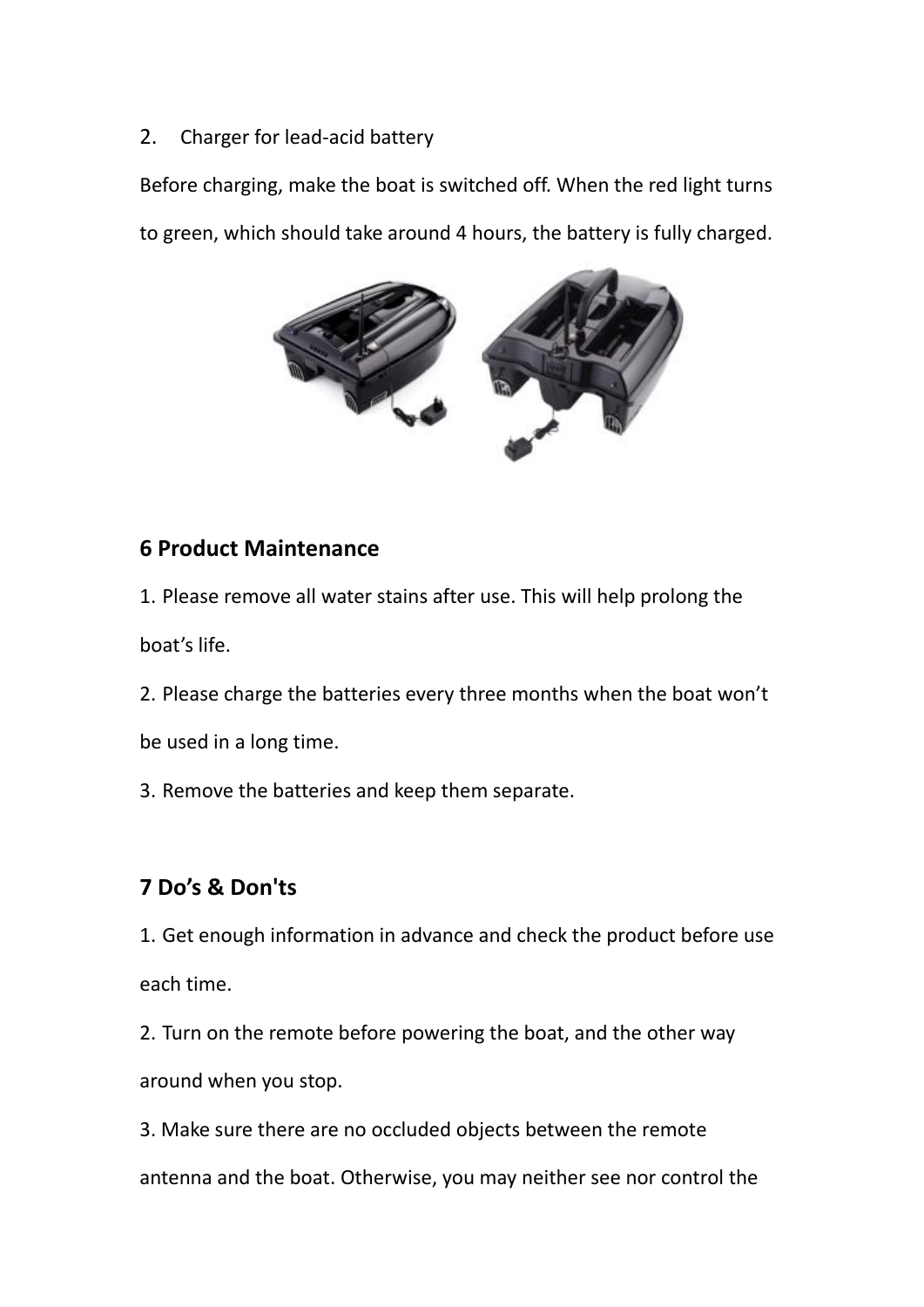boat.

4. Please don't let the boat get out of your sight.

5. When the signal indicator lights start flashing or the boat gets out of control, please take the remote to the boat.

6. two meters of distance between your remote and the boat is needed before you turn it on, in case the signal is too strong for the boat to receive.

7. Because of the anti-interference of 2.4GHZ remote, its signal-radiation and boat's signal-reception are [irreplaceable.](file:///C:/Documents%20and%20Settings/Administrator/Local%20Settings/Application%20Data/Youdao/Dict/Application/6.3.69.4028/resultui/frame/javascript:void(0);)

8. Remove the batteries and keep them in a cool, dry place if you won't be using them for a long time. Avoid direct sunlight.

9. Charge the batteries every three months if you don't use them for a long time.

10. Don't charge when the batteries are hot.

11. Keep children away from the boat and its attachments.

12. Don't over load.

13. Don't use the boat when the river is full of grass, which can and will wrap the motors.

14. Remove the batteries when carrying the boat with the backpack.

15. The main body is made of one-piece injection molded plastic.

Don't collide with other objects and keep away from fire sources.

16. Environmental factors will affect the boat, such as EMI, temperature,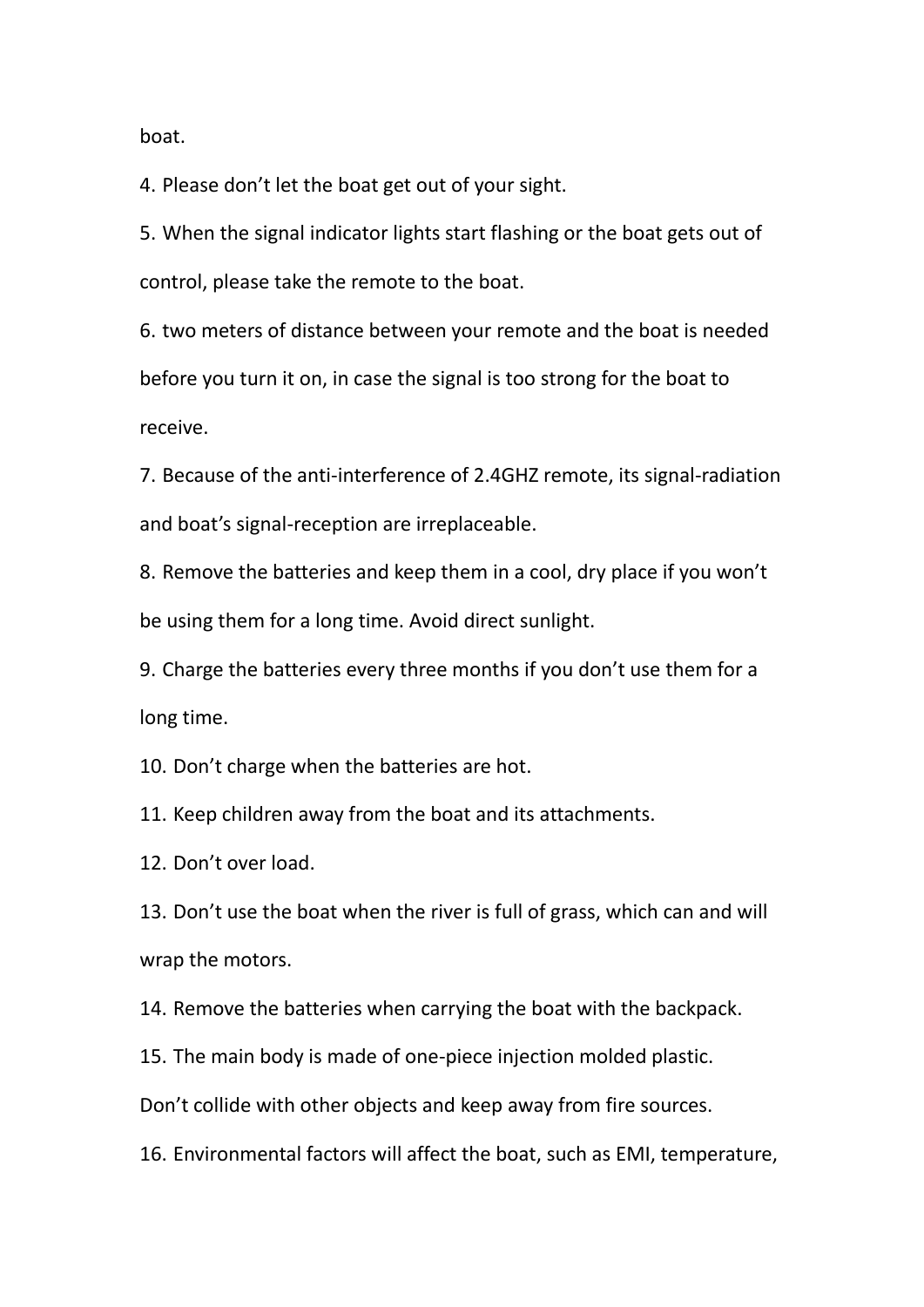humidity and wind direction.

17. The display pictures are for reference only and subject.

18. The product has CE certificate and registered trademark. Once we

find any [tortious act,](file:///C:/Documents%20and%20Settings/Administrator/Local%20Settings/Application%20Data/Youdao/Dict/Application/6.3.69.4028/resultui/frame/javascript:void(0);) we will affix legal responsibility.

### **8 Common Problems & Solutions**

|                | Problems                                        | Cause                                                        | Solution                              |  |
|----------------|-------------------------------------------------|--------------------------------------------------------------|---------------------------------------|--|
| $\mathbf{1}$   | No reaction after<br>power-on.                  | <b>Batteries or cables</b><br>are not properly<br>connected. | Reconnect them.                       |  |
|                |                                                 | The switch is broken.                                        | Replace the switch.                   |  |
| $\overline{2}$ | Shorter working time<br>after charged.          | The batteries are not<br>fully charged.                      | Recharge.                             |  |
|                |                                                 | The aging of<br>batteries.                                   | Replace the batteries.                |  |
|                |                                                 | The charger is<br>damaged.                                   | Replace the charger.                  |  |
| 3              | Signal indicator lights<br>flashing and shorter | The boat antenna is<br>not fully tightened.                  | Tighten the antenna.                  |  |
|                |                                                 |                                                              |                                       |  |
|                | remote-controlled<br>distance.                  | EMI.                                                         | Relocate to another place to<br>fish. |  |
|                |                                                 | High humidity.                                               | Take another sunny day to<br>fish.    |  |
|                |                                                 | The signal-radiation is<br>damaged.                          | Repair or replace it.                 |  |
|                |                                                 | The signal-reception<br>is damaged.                          | Repair or replace it.                 |  |
|                |                                                 | The control panel is<br>damaged.                             | Repair or replace it.                 |  |
| 4              | One motor moves while                           | The wire is not                                              | Check it and re-connect it.           |  |
|                | signal is well received.                        | properly connected.                                          |                                       |  |
|                |                                                 | The motor is<br>damaged.                                     | Repair or replace it.                 |  |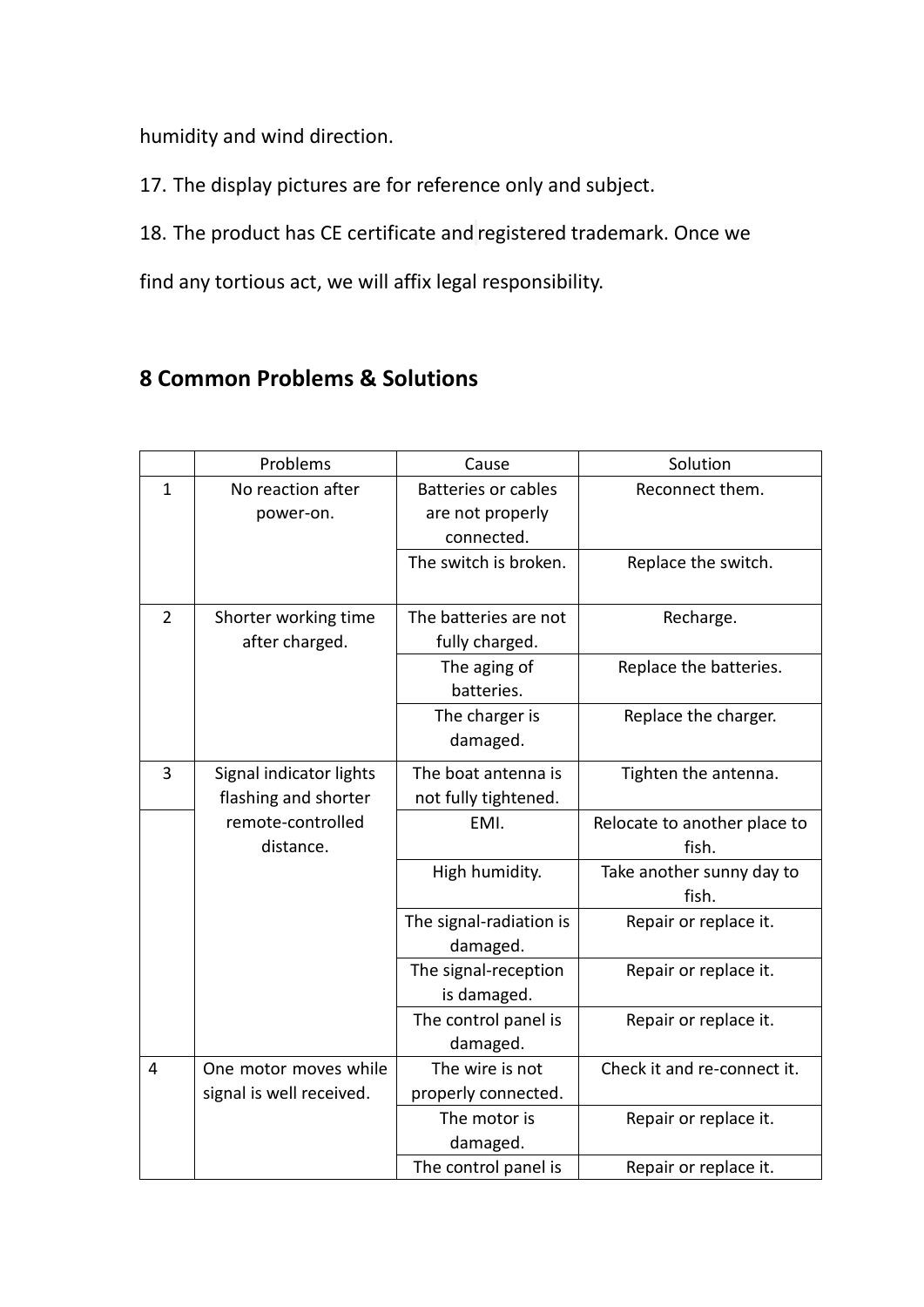|    |                           | damaged.                 |                                |  |
|----|---------------------------|--------------------------|--------------------------------|--|
| 5  | The hook or hopper fails. | The electromagnet is     | Repair or replace it.          |  |
|    |                           | damaged.                 |                                |  |
|    |                           | The motor is             | Repair or replace it.          |  |
|    |                           | damaged.                 |                                |  |
|    |                           | The control panel is     | Repair or replace it.          |  |
|    |                           | damaged.                 |                                |  |
| 6  | The indicator lights of   | The plug to control      | Re-connect it.                 |  |
|    | boat fail.                | panel is not well        |                                |  |
|    |                           | connected.               |                                |  |
|    |                           | The LED is damaged.      | Repair or replace it.          |  |
|    |                           | The FPC is damaged.      | Repair or replace it.          |  |
|    |                           | The control panel is     | Repair or replace it.          |  |
|    |                           | damaged.                 |                                |  |
| 7  | The bait boat can't move  | The control panel is     | Repair or replace it.          |  |
|    | forward.                  | damaged.                 |                                |  |
| 8  | Off tracking when the     | One of the motor is      | Remove the grass or fishing    |  |
|    | boat goes left or right.  | wrapped by grass or      | line.                          |  |
|    |                           | fishing line.            |                                |  |
|    |                           | Different motor          | Use the right lever to control |  |
|    |                           | speed.                   | the speed.                     |  |
| 9  | Hopper's load capacity    | The magnet is            | Clear the dirt.                |  |
|    | lowers or automatically   | covered by dirt.         |                                |  |
|    | opens after full-load.    | Demagnetization.         | Replace the magnet.            |  |
|    |                           | The control panel is     | Repair or replace it.          |  |
|    |                           | damaged.                 |                                |  |
| 10 | The boat leaks.           | The sealing strips or    | Replace the strips or sealant. |  |
|    |                           | sealant fail.            |                                |  |
|    |                           | The boat is aging or     | Seal with sealant or change    |  |
|    |                           | has collided.            | the main body.                 |  |
| 11 | The motor leaks.          | The oil seal is aging or | Replace the oil seal.          |  |
|    |                           | damaged.                 |                                |  |
| 12 | Too much noise when       | The motor is             | Repair or replace it.          |  |
|    | the motors work.          | damaged.                 |                                |  |
|    |                           | The motor is             | Clean the motor.               |  |
|    |                           | wrapped by sundries.     |                                |  |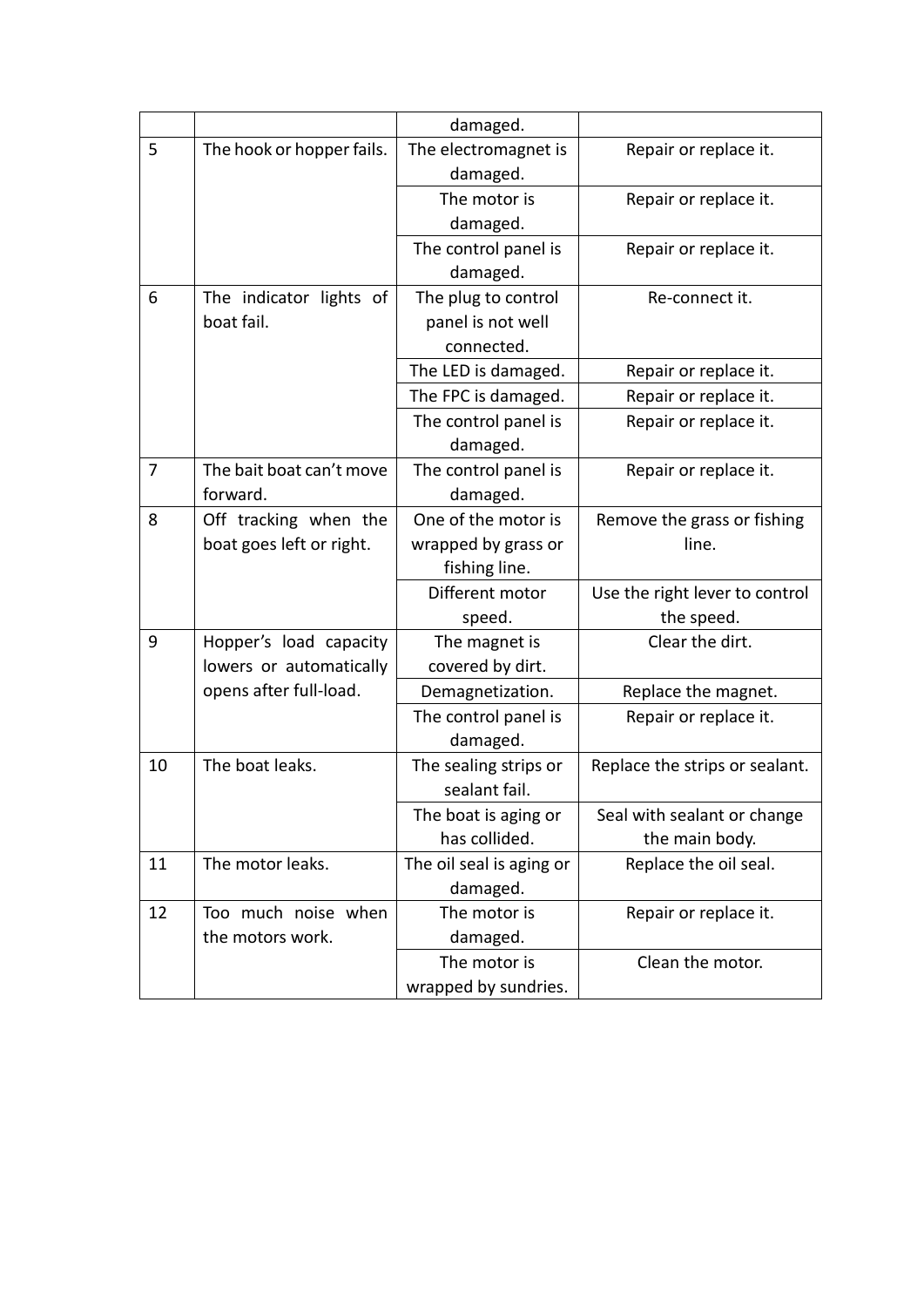#### **9 Warranty Notes**

1. The motors of control panel and remote (including signal-radiation and signal-reception) have one year's warranty.

2. Other assembly parts, including the plastic parts, chargers, magnets, electromagnets, antennas, batteries, LEDs, wires and backpack

have a one year's guarantee.

3. The products have a warranty from the date of sale written

in sales certificate or date of payment if they are purchased on line.

4. Please keep the sales certificate. When you need our after-sale service, please bring it to us. Otherwise, we reserve the right to refuse service.

 $(1)$  Expiration of guarantee time.

- ② Not having a sales certificate.
- ③ Not using as manual requires
- ④ Men-made damages or products disassembled and modified not by

our qualified maintenance personnel .

- ⑤Damages caused by force.
- ⑥ Counterfeit.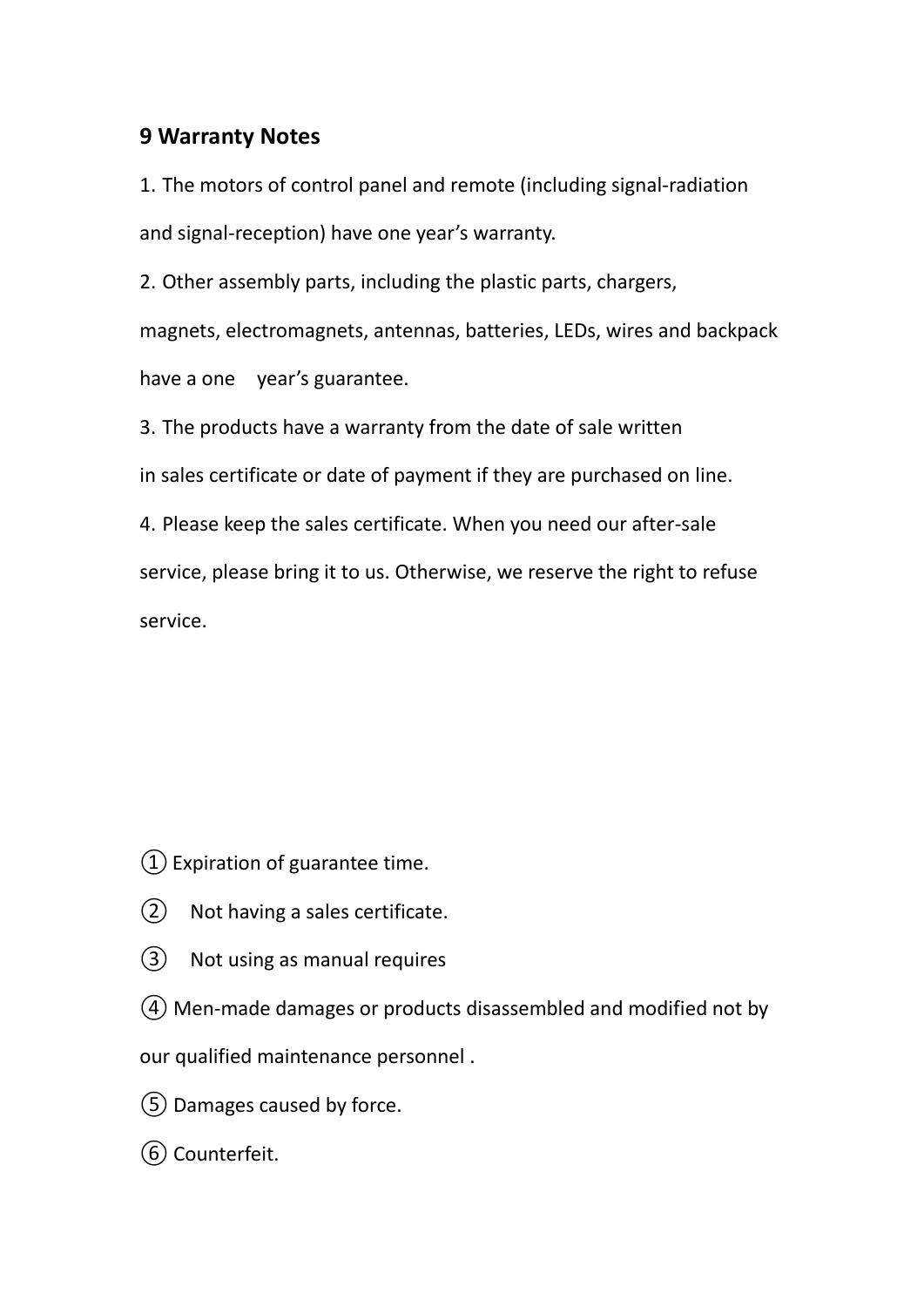⑦ Damages caused during transportation. Please contact the carrier or distributor.

⑨ Please carefully check the repaired product and then sign your name.

If there is any damage, please refuse to sign and contact us.

⑩ Please remove the lead-acid battery and securely pack the boat

before shipment.

⑪ Please purchase the spare parts from our distributors.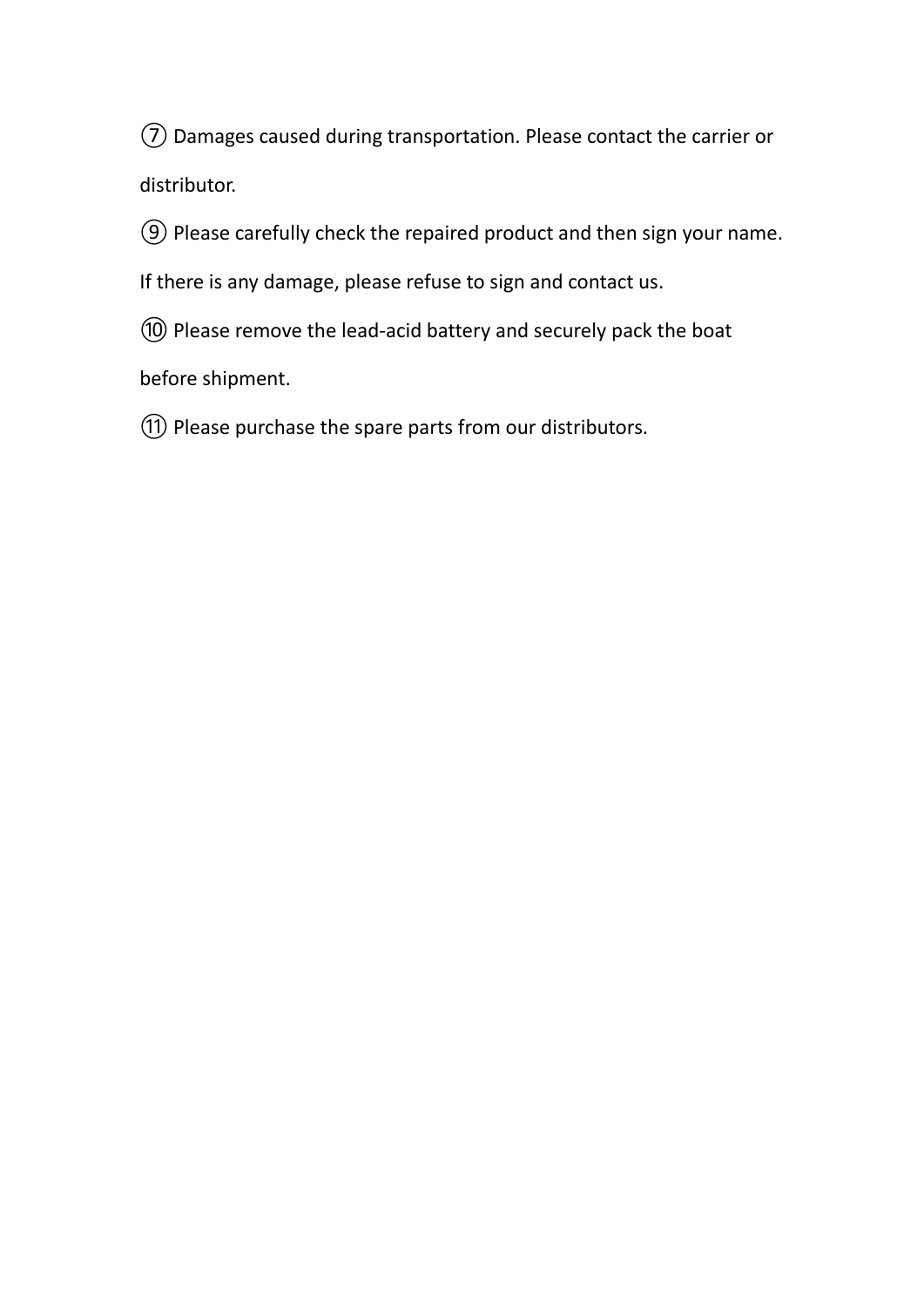# **10 Warranty Card**

| <b>Product &amp; Model</b> | <b>Product Number</b> |  |
|----------------------------|-----------------------|--|
| <b>Date of Production</b>  | <b>Date of Sales</b>  |  |

# **Lakemaster**

# **Fishing Bait Boat Manual**